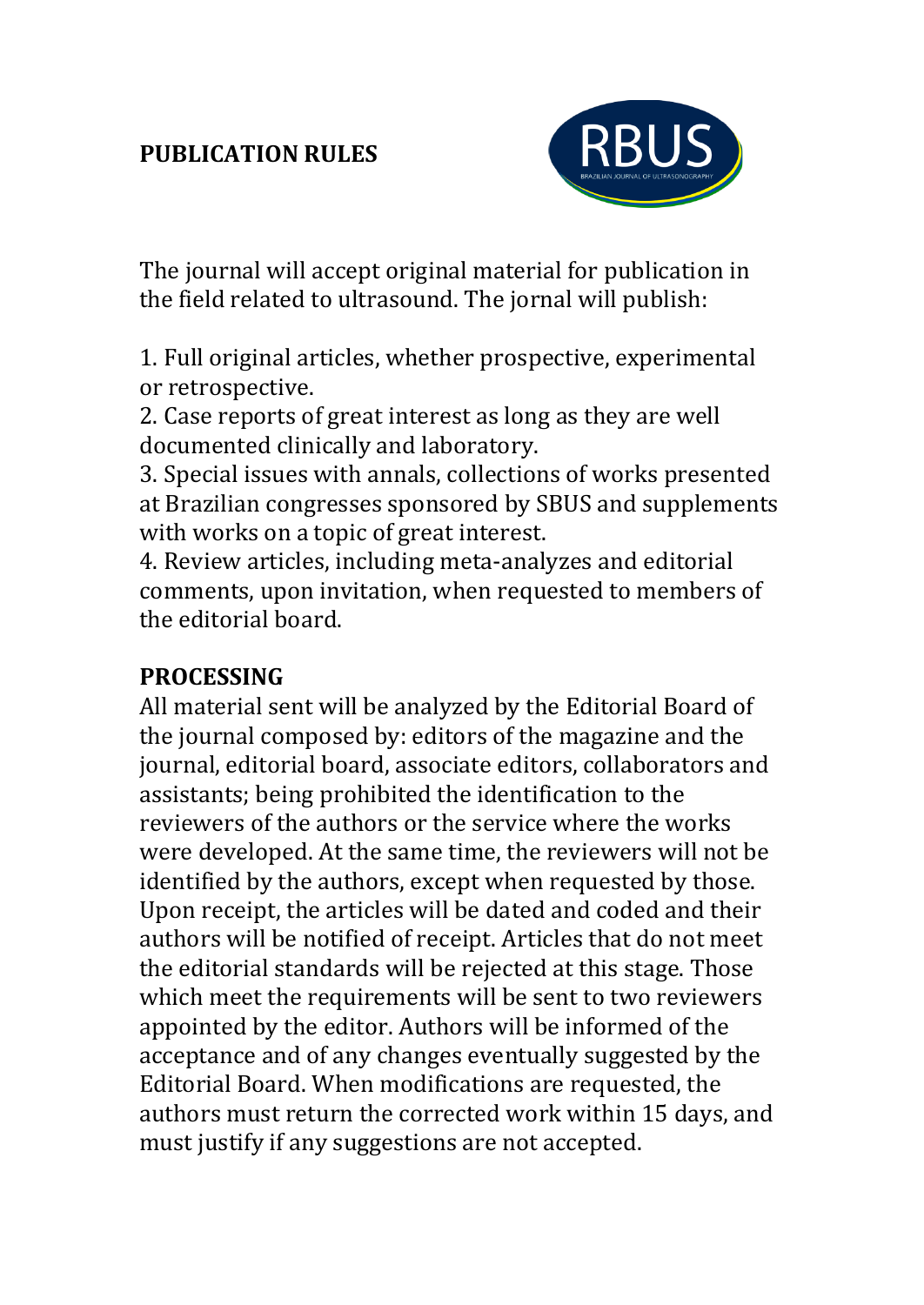# **COPYRIGHT**

It is a condition of publication in which the authors transfer the copyright of their articles to the Sociedade Brasileira de Ultrassonografia (Brazilian Society of Ultrasonography) (SBUS). The transfer of copyright to the journal does not affect the patent rights or agreements related to the authors. Figures, photos or charts from other publications may be reproduced, provided they are authorized by the owner. The published material becomes property of SBUS and can be reproduced with its consent.

# **ETHICAL ASPECTS**

The Editorial Board follows the principles of the Declaration of Helsinki and we recommend that the authors of the submitted articles obey the ethical commission and fulfill the regulatory and legal requirements for experiments on human beings with drugs, including informed consent, according to the necessary procedures in their institution or country. All patient information must be anonymous, especially checking that the patient's identification number and name have been removed from the ultrasound photos. For further details, access the ethics and research commission website

[\(http://www.datasus.gov.br/conselho/comissões/ética/con](http://www.datasus.gov.br/conselho/comissões/ética/conep.htm) [ep.htm\)](http://www.datasus.gov.br/conselho/comissões/ética/conep.htm).

# **AUTHORITY AND RESPONSIBILITY**

The intellectual content of the works is the sole responsibility of their authors. The Editorial Board will not assume any responsibility for the opinions or statements of the authors. Every effort will be made by the Editorial Board to avoid incorrect or inaccurate data. The number of authors must be limited to six.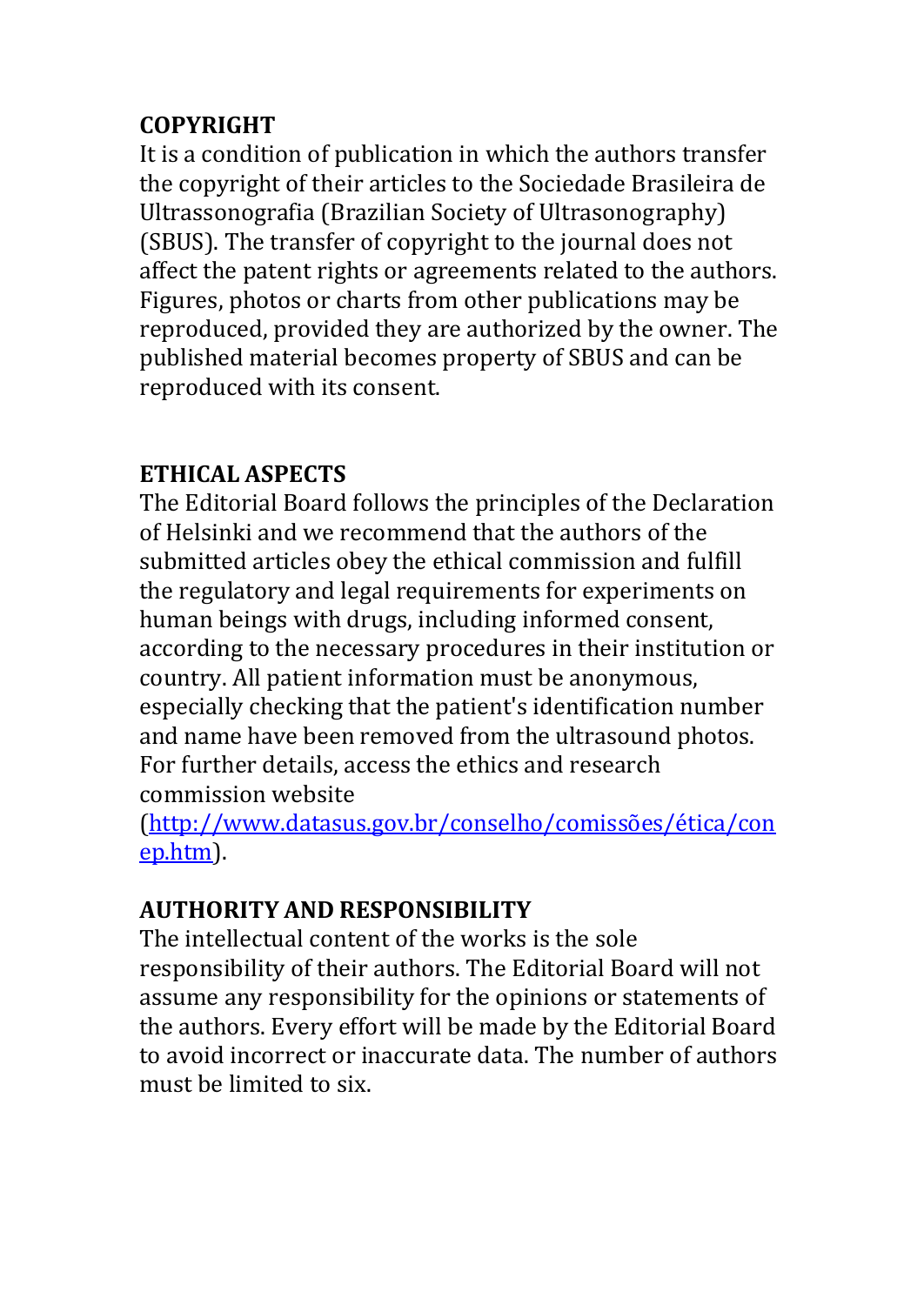# **SUBMISSION OF ARTICLES**

Authors will send copies along with sets of figures, photos or tables and keep a copy for reference. The text must identify an author as correspondent where the journal's notifications will be sent. It must contain full name, institution, unit, department, city, state, country, link to CV Lattes, ORCID number of all authors and complete address, telephone and email of the person responsible for the work. The absence of any data will imply in the previous non-acceptance of the paper by the Editorial Board of RBUS. Papers must be sent to sbus@sbus.org.br or hevertonpettersen@gmail.com.

### **PRESENTATION**

Articles must be typed in double space and must contain the following topics: title (Portuguese and English), abstract (Portuguese and English), introduction, methods, results, discussion, conclusion, acknowledgments and references. Each topic must start on a new page. Case reports must be structured in: summary, introduction, case report, discussion, conclusion and references. The first page must include: title, first and last name of the authors (maximum of 6 (six) authors per article) and their affiliation, titles (no more than 20 letters), keywords (5-8) and email address . The second page must contain the title of the manuscript in the header and care must be taken in the rest of the text so that the service or authors cannot be identified (suppressed).

# **ABSTRACT**

The summary of the original articles should be divided into sections containing information that allows the reader to have a general idea of the article, being divided into the following topics: objectives, methods, results and conclusions. It should not exceed 250 words. The summary of case reports should be in a single paragraph. An English version of the abstract and key words must be provided.

### **STYLE**

Abbreviations must be in capital letters and periods after the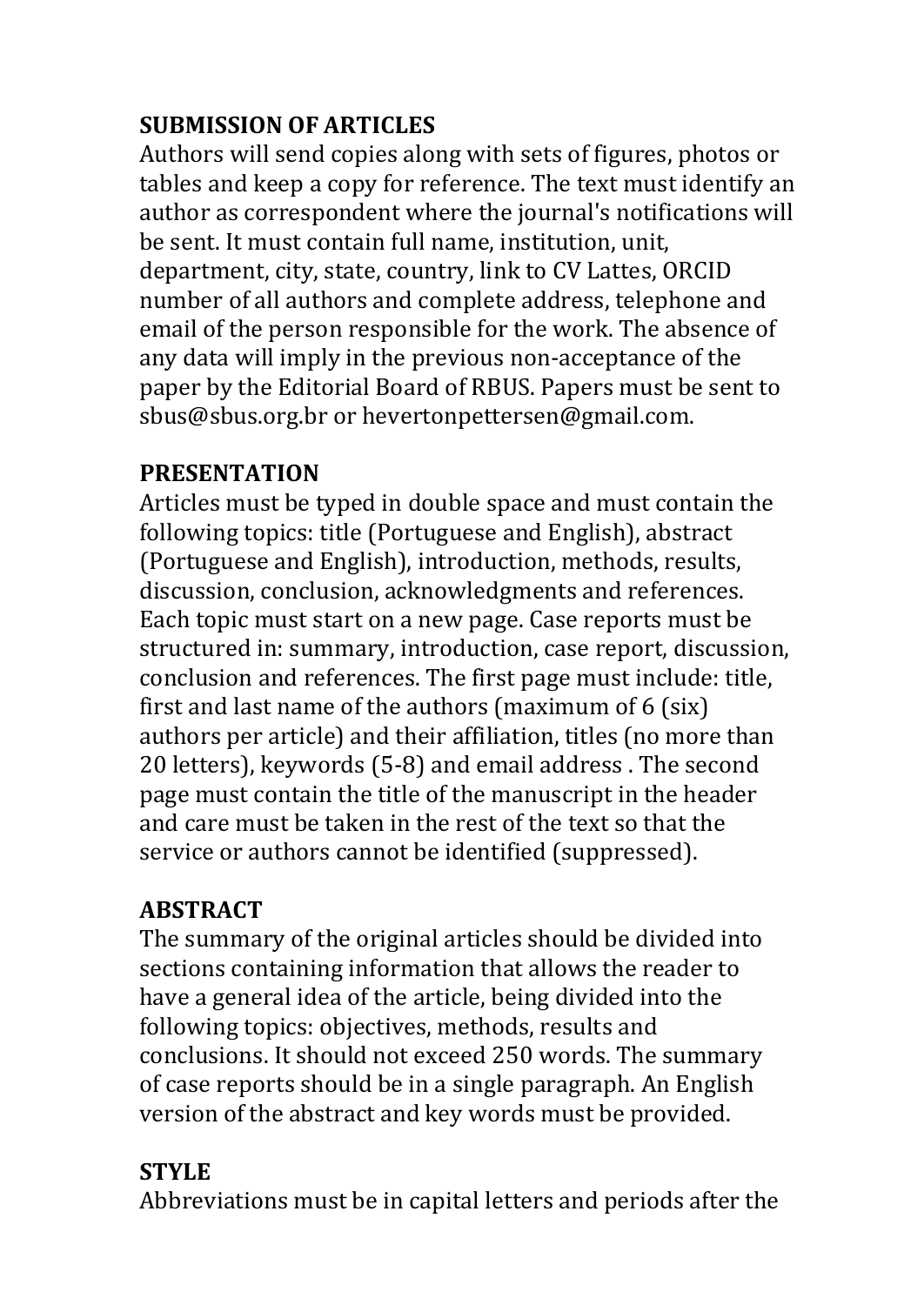letters must not be used, for example US and not U.S.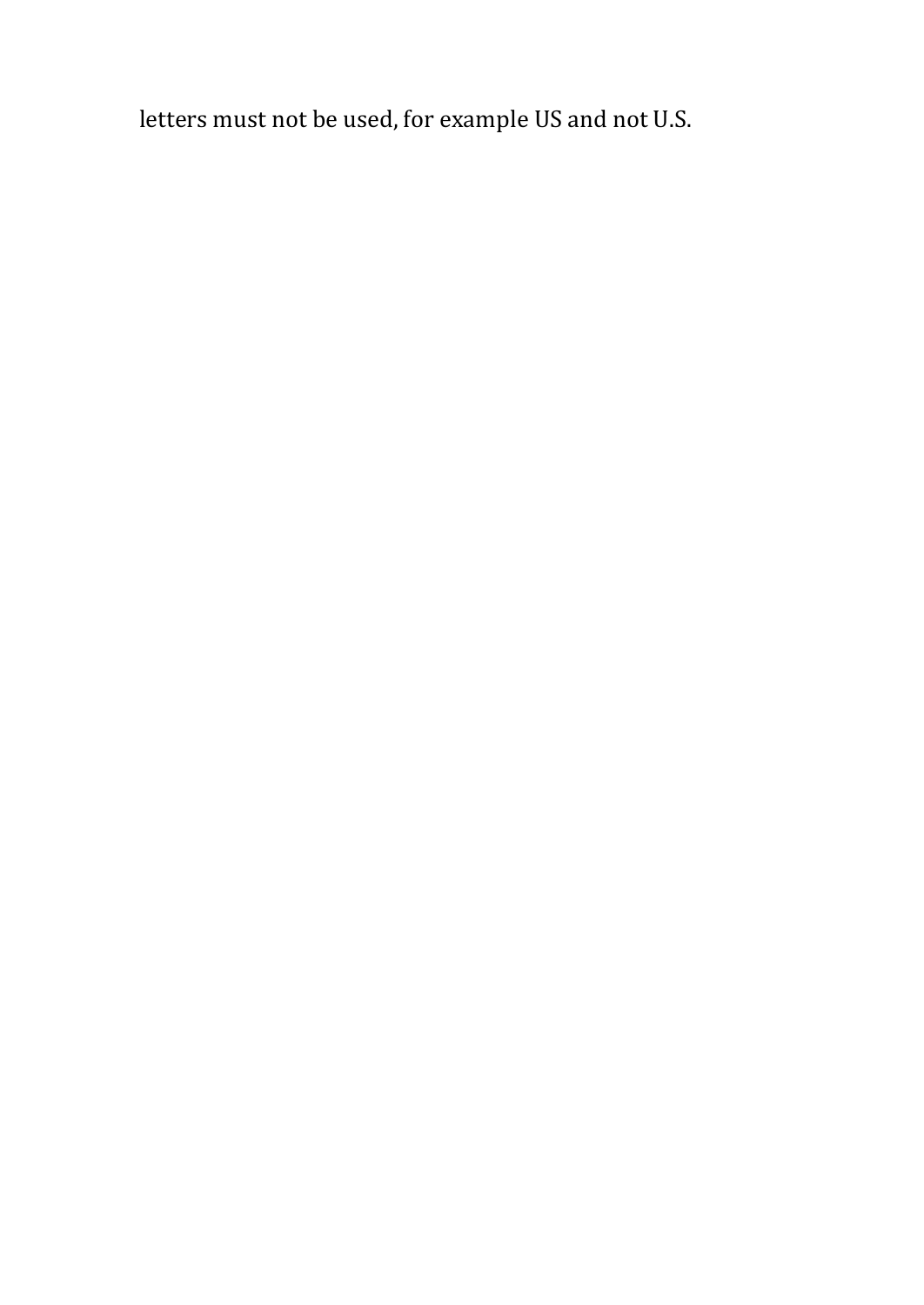Statistical analyzes must be detailed in the topic referring to the methods. Footnotes will not be allowed, except in charts. The Editorial Board reserves the right to alter the manuscripts whenever necessary to adapt them to the journal's bibliographic style.

## **CITED LITERATURE**

References should be numbered consecutively as they appear in the text and then in figures and charts if necessary, cited in superscript numerals, ex: "Recent work on the effect of ultrasound 22 shows that....". All references must be cited at the end of the article following the information below:

1. et al. is not used. All authors of the article must be cited.

2. Medical journal abbreviations must follow the Index Meddicus format.

3. Unpublished works, articles in preparation or personal communications should not be used as references. When absolutely necessary, only cite them in the text.

4. Do not use articles that are of difficult access or restricted to readers, preferring the most relevant or recent ones. In the original articles, the reference number must be limited to 25 and case reports and letters to 10.

5. The accuracy of the reference data is of responsibility of the authors.

References should follow the Vancouver style as in the examples below:

Journal articles: Cook CM, Ellwood DA. A longitudinal study of the cervix in pregnancy using transvaginal ultrasound. Br J Obstet Gynaecol 1966; 103:16-8.

In press: Wyon DP. Thermal comfort during surgical operations. J Hyg Camb 20-; in press (put the current year). Edited book article: Speroff L, Glass RH, Kase NG. In Mitchell C, ed. Clinical Gynecologic Endocrinology and Infertility. Baltimore, USA: Willliams & Wilkins, 1994:1-967.